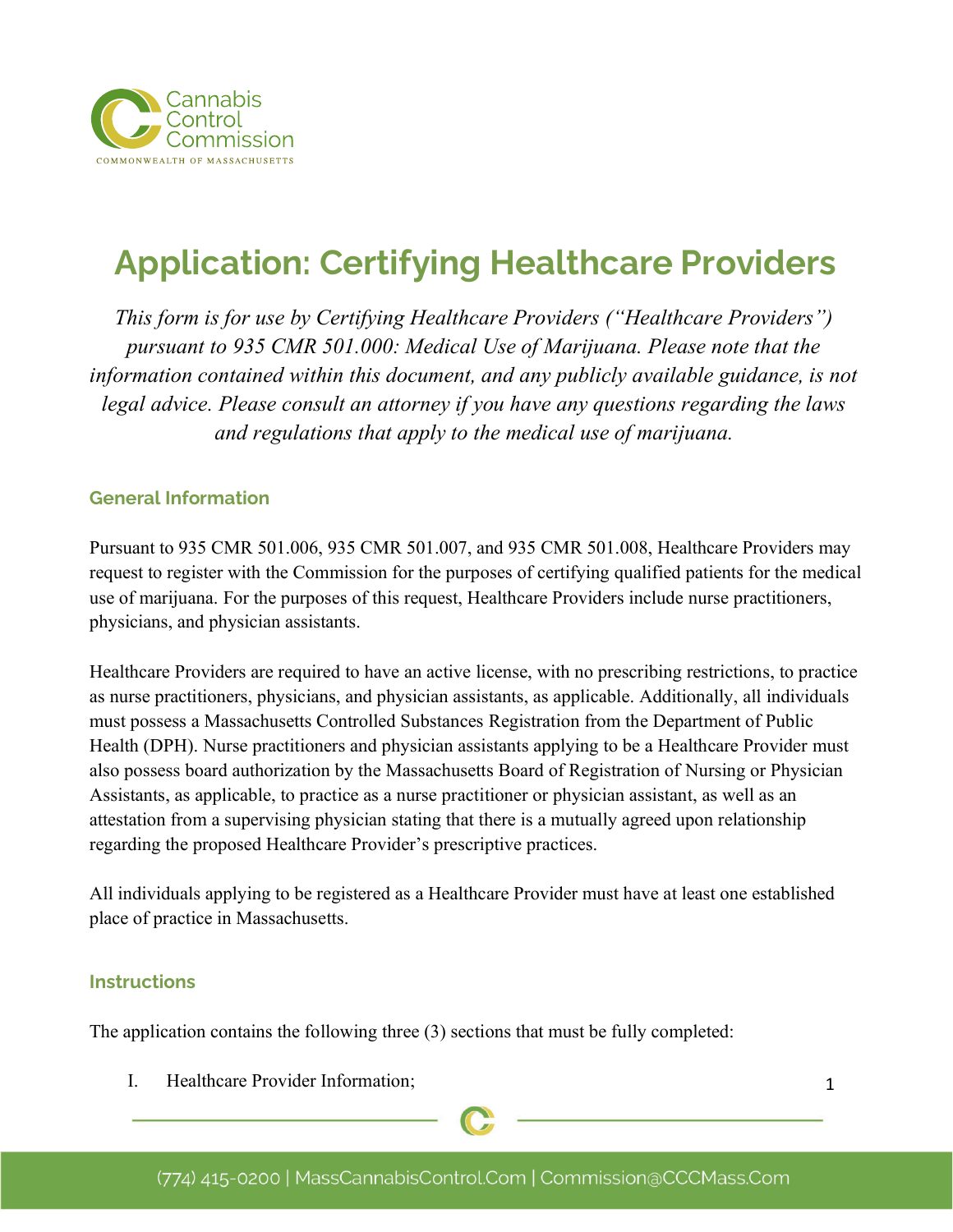- II. Required Documentation; and
- III. Required Attestations

Please ensure that all responses are typed into the application. All attachments should be labeled to reference the document that is required. Please use the reference label that will be associated with each required document (i.e. "Document A"). This reference label should be on the top right corner of each page of the document. Every section and numbered item of this application is required to be filled in with the required information. No section or numbered item should be left blank.

## **Please note that there is no application or registration fee associated with this application.**

# **Completed Request**

Once completed, the application and all required information shall then be combined into a single PDF document and emailed to **licensing@cccmass.com**. Once received, the application will be reviewed for completeness. If the Commission requires additional information, a notice will be sent to the email address stated on the application.

When approved, you will receive an automatic notice from the Medical Use of Marijuana Online System ("MMJOS") with your username and the need to create a password. Once an account is established in MMJOS, you may certify a patient, search your patients, update your registration information, and generate reports.

# **I. Healthcare Provider Information**

- 1. Healthcare Provider Name *(first, middle, and last)* and Email Address:
- 2. Healthcare Provider Name of Practice, Business Address *(Massachusetts location)*, and Business Phone Number: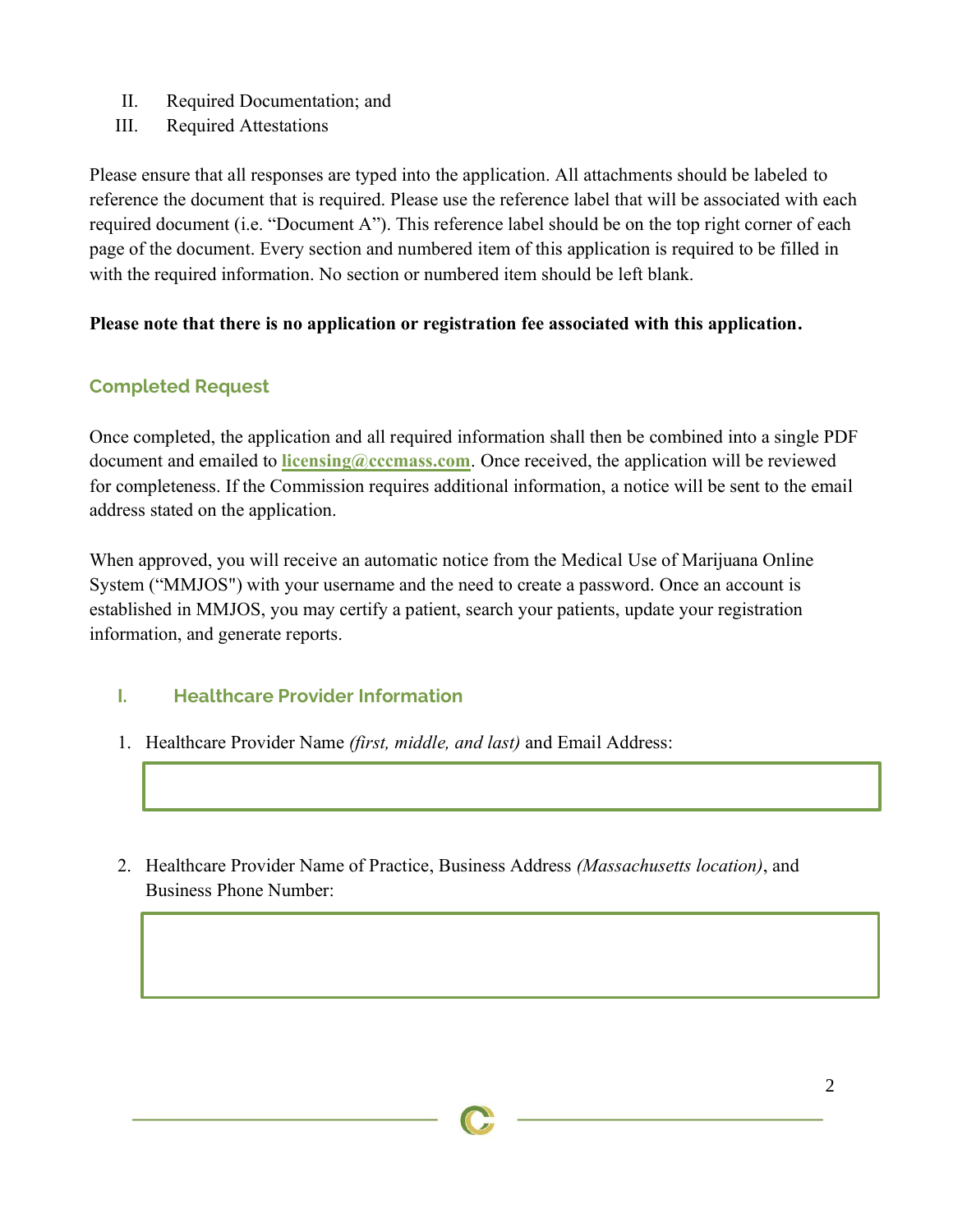- 3. Healthcare Provider's Main Area of Specialty:
- 4. Healthcare Provider Type *(select only one)*:



Physician Assistant

- 5. Professional Active License Number *(Board of Registration in Medicine ("BORIM"), Board of Registration in Nursing ("BORIN"), or Board of Registration of Physician Assistants ("BORPA"), as applicable)*:
- 6. Massachusetts Controlled Substances Registration ("MCSR") Number:

## **II. Required Documents**

l

As part of this application, the following documentation is required to be provided to the Commission for an effective determination to be made on the request. Please provide the following documents and clearly label them using the indicated text:

- a. Documentation showing that the applicant has an active license (BORIM, BORIN, or BORPA) to practice *(this may include a website printout)* ("Document A").
- b. Documentation showing that the applicant has an active MCSR number *(this may include a website printout)* ("Document B").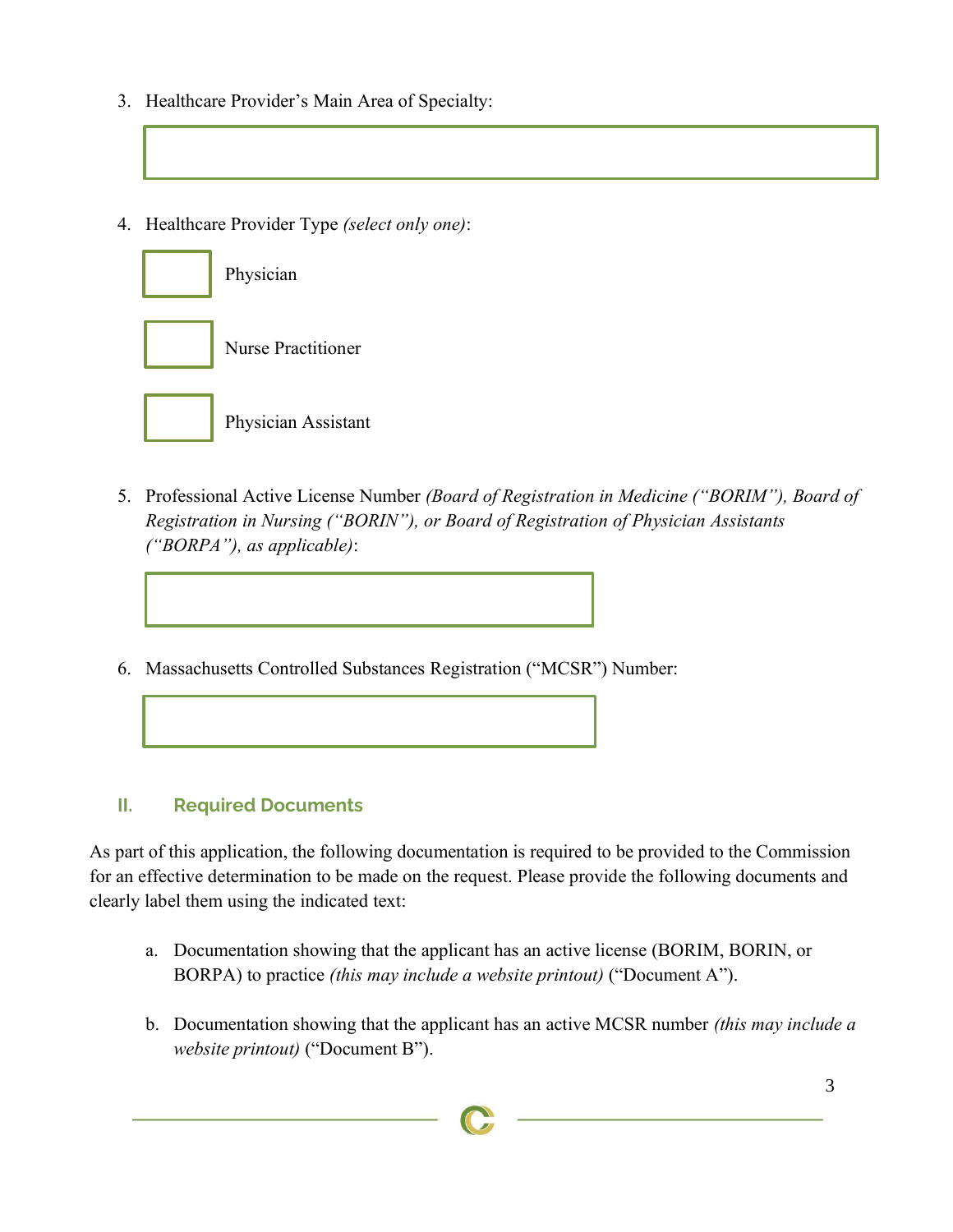- c. Documentation in the form of the Articles of Incorporation from the Massachusetts Secretary of the Commonwealth's office (or comparative document) demonstrating that the applicant is practicing from the stated organization with the business address stated above ("Document C").
- d. Attestation from supervising Physician stating that the Nurse Practitioner or Physician Assistant is certifying patients for medical use of marijuana pursuant to the mutually agreed upon relationship between the Nurse Practitioner or Physician Assistant and the Physician supervising the proposed Healthcare Provider's prescriptive practice *(required only for Nurse Practitioners and Physician Assistants)* ("Document D").
- e. Optional Documentation (*Nurse Practitioners only*): Nurse Practitioners may submit a waiver from the requirement in "Document C" if they can demonstrate compliance with 244 CMR 4.07. If the applicant intends to submit a waiver in connection with this provision, the waiver should be completed and included as part of this request. The waiver form can be found on the Commission's website here: **<https://masscannabiscontrol.com/public-documents/forms-templates/>**. ("Document E").

# **III. Required Attestations**

Please attest to the following statements by initialing the corresponding box:

a. The Healthcare Provider applicant has reviewed and understands the requirements under 935 CMR 501.006, 935 CMR 501.007, or 935 CMR 501.008, as applied to the individual.



- b. The Healthcare Provider applicant has reviewed and understands the requirements under 935 CMR 501.110 regarding the written certifications of a debilitating medical condition for qualified patients.
- c. All requested information and documentation have been provided and are accurate and true.

# **By signing this document, I, the stated Healthcare Provider affirm that all the information provided above is accurate and true.**

Healthcare Provider Signature: